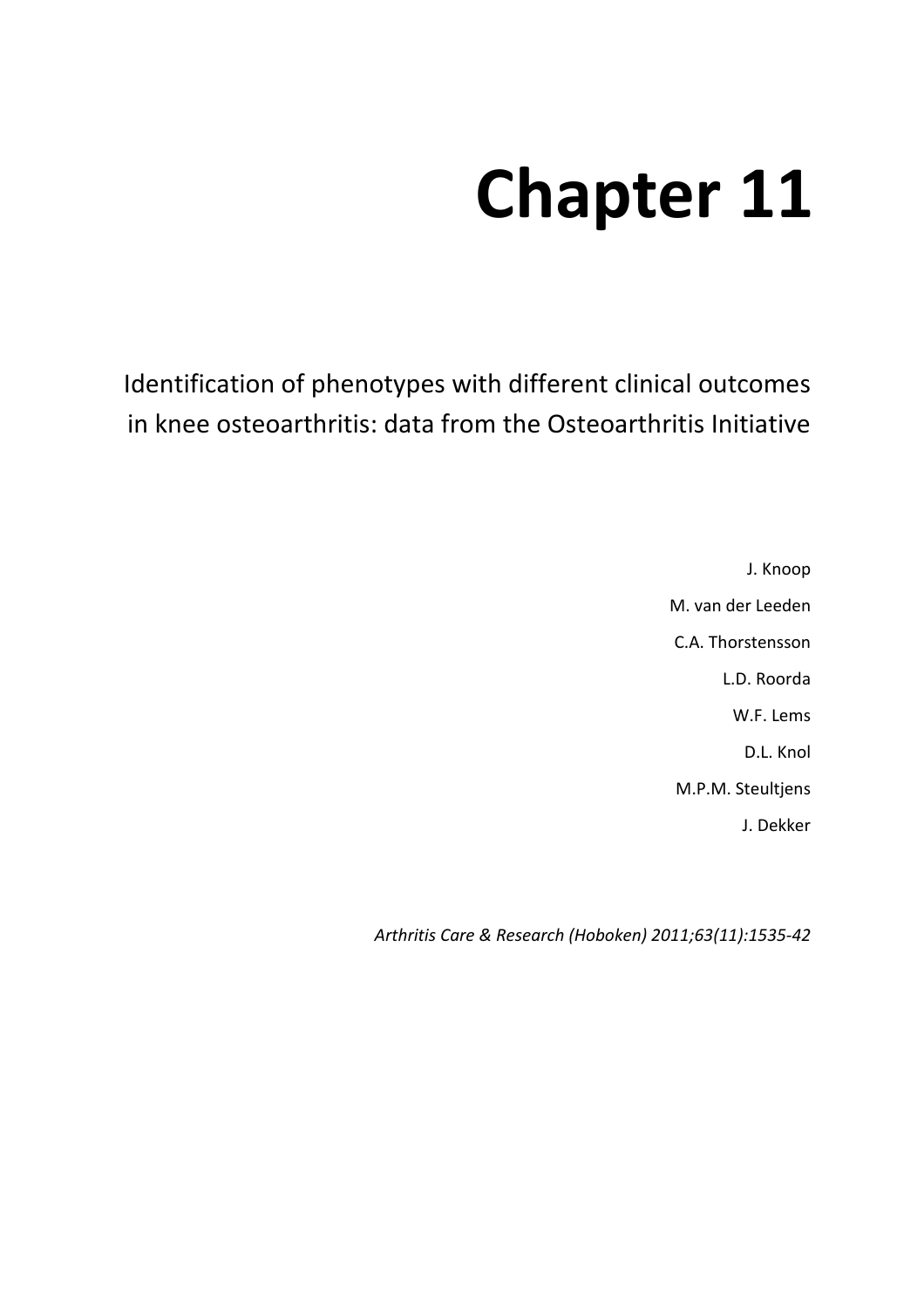## **Abstract**

*Objective.* To identify subgroups or phenotypes of knee osteoarthritis (OA) patients based on similarities on clinically relevant patient characteristics, and to compare clinical outcomes of these phenotypes.

*Methods.* Data from 842 knee OA patients of the Osteoarthritis Initiative were used. A cluster analysis method was performed, in which clusters were formed based on similarities in 4 clinically relevant, easily available variables: severity of radiographic OA, lower limb muscle strength, body mass index, and depression. Univariable and multivariable regression analyses were used to compare phenotypes on clinical outcomes (pain and activity limitations), taking into account possible confounders.

*Results.* Five phenotypes of knee OA patients were identified: 'minimal joint disease phenotype', 'strong muscle phenotype', 'non-obese and weak muscle phenotype', 'obese and weak muscle phenotype', and 'depressive phenotype'. The 'depressive phenotype' and 'obese and weak muscle phenotype' showed higher pain levels and more severe activity limitations than the other 3 phenotypes.

*Conclusion.* Five phenotypes based on clinically relevant patient characteristics can be identified in the heterogeneous population of knee OA patients. These phenotypes showed different clinical outcomes. Interventions may need to be tailored to these clinical phenotypes.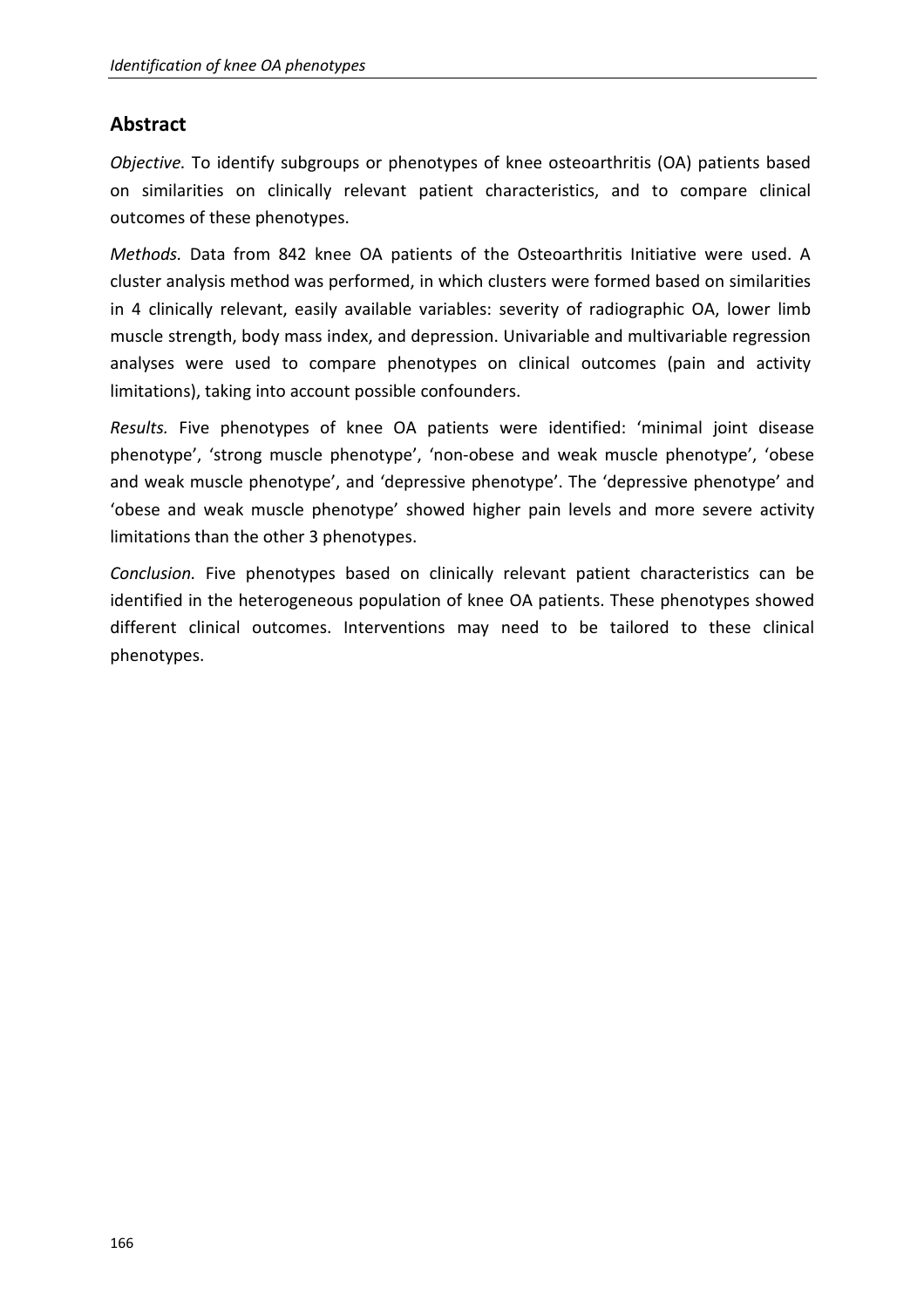## **Introduction**

The population of knee osteoarthritis (OA) patients is heterogeneous (1;2), characterized by variations in pathophysiologic etiologies (2;3), disease progression (4), underlying mechanisms of osteoarthritis pain (5), severity of pain and activity limitations (clinical outcome) (1), functional decline (6), and treatment response (1). It has been hypothesized that the heterogeneous population of knee OA patients actually consists of different subgroups or phenotypes (1;3).

The identification of different phenotypes of knee OA patients may be highly relevant to disease treatment (2). Current treatment recommendations for knee OA are intended to provide symptomatic relief (7), but not all patients respond similarly to treatment (1). Therefore, it has been theorized that treatment may need to be tailored to phenotypes of knee OA patients to optimize its effect (1-3), preferably in a cost-effective manner (8). If a treatment is exclusively effective in one particular phenotype, this effect might be missed when examined in a population consisting of more than one phenotype (3;9).

To identify clinically relevant phenotypes, phenotypes could be formed based on similarities in characteristics that: (i) are regularly assessed in clinical practice (3), (ii) show large variations between subjects (10), and (iii) have major impact on disease progression and/or clinical outcome (3). In addition, characteristics should preferably be amenable to treatment. Based on their relevance to clinical practice, we choose 4 patient characteristics to identify clinical phenotypes in a knee OA population: radiographic severity of OA (ROA), muscle strength, body mass index (BMI), and depression.

ROA is the primary modality for disease diagnosis and classification in clinical practice (11). Large variations in ROA are common among symptomatic knee OA patients ranging from no to severe structural disease (12). There is evidence for a relationship between ROA and clinical outcome, although this evidence is conflicting (4;11;12).

Muscle strength of the lower limb is an important characteristic in clinical practice in knee OA (13). Muscle weakness is highly prevalent among knee OA patients (14) and large variations in muscle strength between knee OA patients have been reported (15). Muscle weakness is a risk factor for knee OA onset (14) and progression (16), poor clinical outcome (17), and functional decline in knee OA (6).

Obesity is a common comorbidity in knee OA (18) and large variations in BMI in knee OA patients have been reported (19). High BMI is strongly related to knee OA onset and progression (18;20), poor clinical outcome (17;19), and functional decline in knee OA (6).

Depressive symptoms are more prevalent in knee OA patients than in healthy persons (21) and are varying from no depressive symptoms to major depression among knee OA patients (17). Depression is an important risk factor for poor clinical outcome (17) and functional decline (6) in knee OA.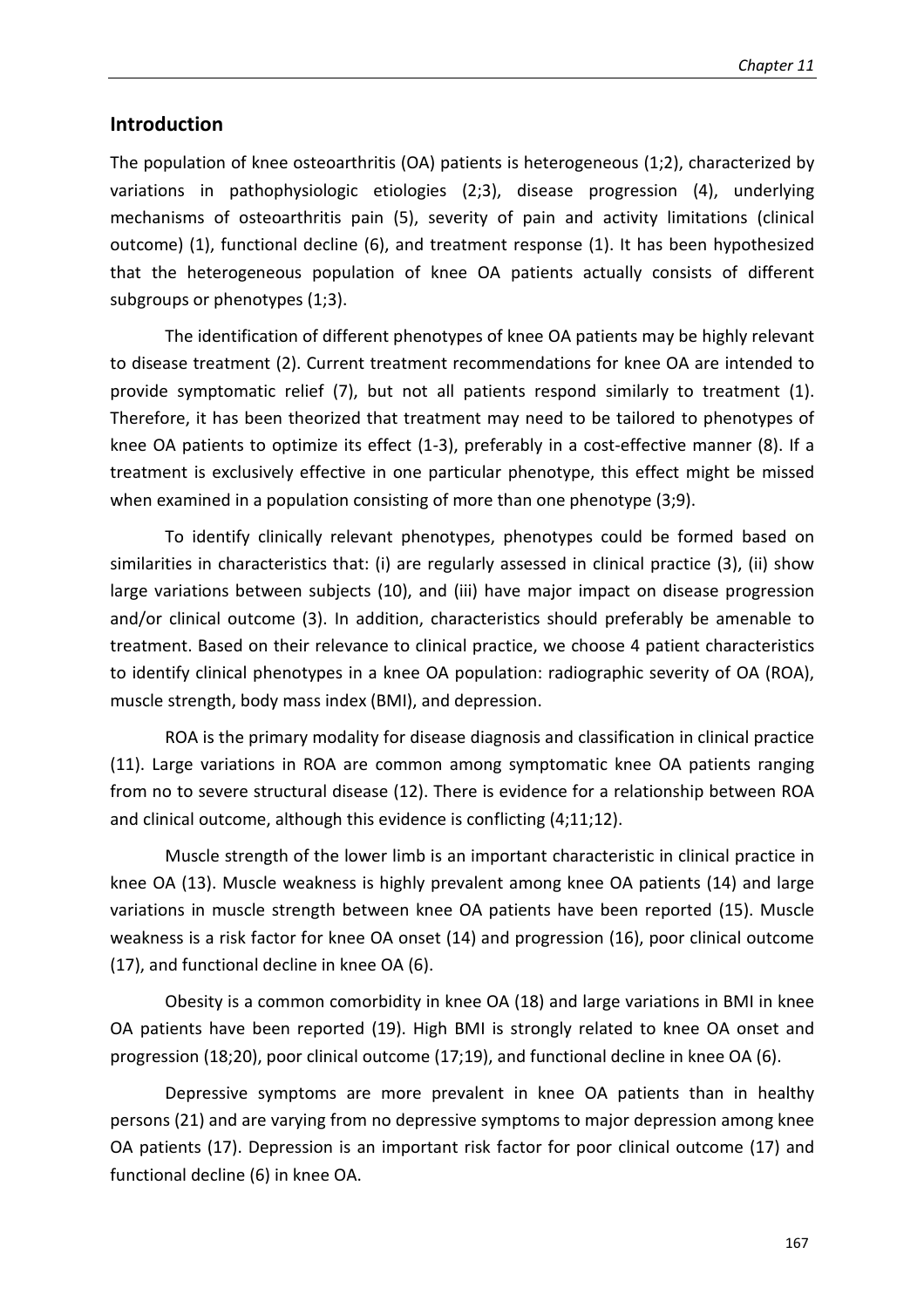We hypothesize that clinical phenotypes can be identified in the heterogeneous population of knee OA patients based on similarities in the 4 patient characteristics mentioned above. We hypothesize the existence of a phenotype of non-obese knee OA patients with high muscle strength, demonstrating relatively good clinical outcomes, regardless of the presence of severe ROA. In addition, we hypothesize a phenotype of obese knee OA patients with low muscle strength (i.e., dynapenic-obesity (22)), demonstrating poor clinical outcomes, even in the absence of severe ROA. Finally, we hypothesize the existence of a phenotype of knee OA patients with depressive symptoms, demonstrating poor clinical outcomes, even in the absence of severe ROA.

 The first aim of the present study is to identify clinical phenotypes based on similarities on 4 patient characteristics. The second aim is to compare clinical outcomes of the identified phenotypes.

## **Patients and methods**

We used data from the 2-year follow-up visits of the 'progression subcohort' of the Osteoarthritis Initiative (OAI) database. This database is available for public access at http://www.oai.ucsf.edu (dataset version 9, version 3.1 and 3.2.1). Subjects were eligible for the 'progression subcohort' if they have both of the following in at least 1 knee at baseline: frequent knee symptoms in the past 12 months defined as 'pain, aching or stiffness in or around the knee on most days' for at least 1 month during the past 12 months, and radiographic tibiofemoral knee OA, defined as definite tibiofemoral osteophytes (Osteoarthritis Research Society International [OARSI] atlas grades 1-3 (23)) on the baseline fixed-flexion radiograph. From a total of 1,389 participants from the 'progression subcohort', 842 participants with complete data on ROA, muscle strength, BMI, and depression at the 2 year follow-up visits were included in our study.

## *Measures*

*Clustering variables.* Radiographic severity of knee OA was scored by an overall severity score (Kellgren/Lawrence [K/L] score) (24) of the most severely damaged knee ranging from 0 to 4, based on weightbearing fixed-flexion knee radiograph. Mean score of left and right lower limb isometric muscle strength (quadriceps and hamstring strength in newtons) was used as a measure for muscle strength (13;25). BMI was calculated by dividing weight (in kilograms) by squared height (in meters). A person with BMI greater than or equal to 30.0 kg/m<sup>2</sup> is defined as obese (26). Depression was based on the score on the Center for Epidemiologic Studies-Depression Scale (CES-D) questionnaire, which is one of the most frequently used questionnaires for depressive experiences with very strong psychometric properties (27). The CES-D is a 20-item measure with a sum score ranging from 0 to 60, in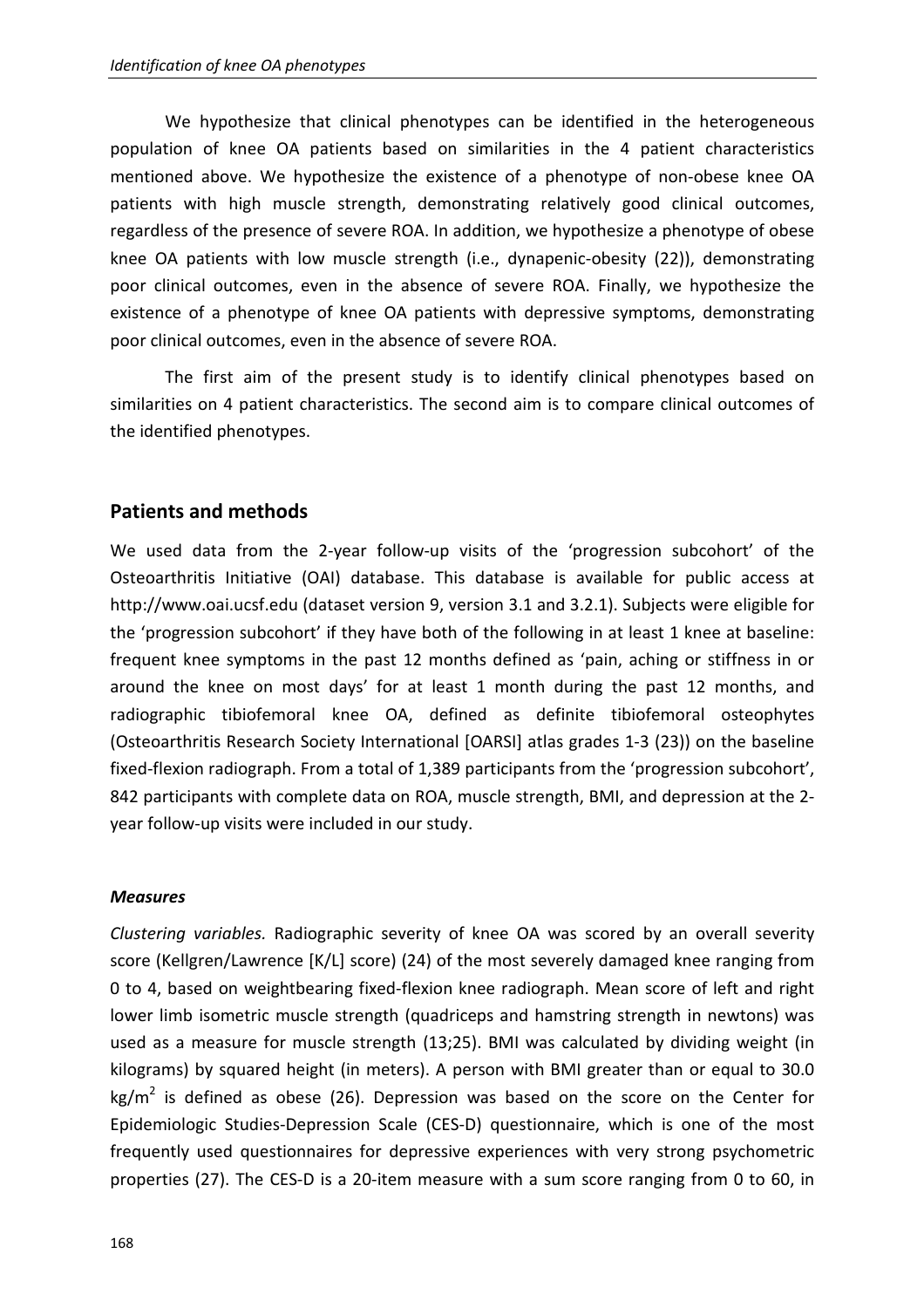which a score >16 is indicative of mild depression and a score ≥27 is indicative of major depression (28). Data from the 2-year follow-up visits were used.

*Clinical outcome variables.* Two variables for knee pain and 2 variables for activity limitations, all measured at 2-year follow-up, were used to assess clinical outcome. Knee pain was measured by an 11-point numeric rating scale (NRS) ranging from 0-10 (where 0 indicates no pain) for self-reported knee pain during the last week (29) and by the Western Ontario and McMaster Universities Osteoarthritis Index (WOMAC) pain subscale ranging from 0-20 (where 0 indicates no pain) (30). Activity limitations were assessed by WOMAC physical function subscale ranging from 0-68 (where 0 indicates no activity limitations) (30) and by a 20-meter walking test (31). The NRS questionnaire and both WOMAC questionnaires had been obtained for each knee separately; we used the mean score for left and right knee for our analyses. The 20-meter walking test was performed twice; again we used the mean score for our analyses.

*Possible confounders.* Age, sex, duration of knee symptoms, bilateral knee pain, cooccurrence of hip pain, and number of comorbidities were obtained by questionnaires at the 2-year follow-up visit. Duration of knee symptoms was categorized as follows: 1 year or less, 2-5 years, and more than 5 years. Co-occurrence of hip pain was assessed as follows: any pain, aching or stiffness in the hip in the past 12 months, including pain in groin and in front and sides of upper thigh. Bilateral knee pain was present when the NRS for self-reported knee pain during the last week was 1 or higher in both knees. Number of comorbidities was assessed by the Charlson Comorbidity Index (32).

#### *Statistical analysis*

Firstly, descriptives of the total study group were analyzed on clustering variables and possible confounders.

Secondly, a cluster analysis method was used to identify relatively homogeneous phenotypes in the knee OA population. Cluster analysis is a statistical technique that identifies subgroups of individuals that are similar to each other in certain clustering variables, but different from individuals in other groups. The technique aims to achieve the highest within-group homogeneity, as well as the lowest between-group homogeneity. *K*means clustering is a specific cluster analysis method that does not require to specify the number of clusters in advance. A *k*-means algorithm will calculate the most optimal solution with *k* number of clusters (33).

The 4 clustering variables (ROA, muscle strength, BMI, and depression) were standardized as ([score–mean]/standard deviation) before cluster analysis, because of differences in measurement unit (10). Cluster analysis techniques are sensitive to outliers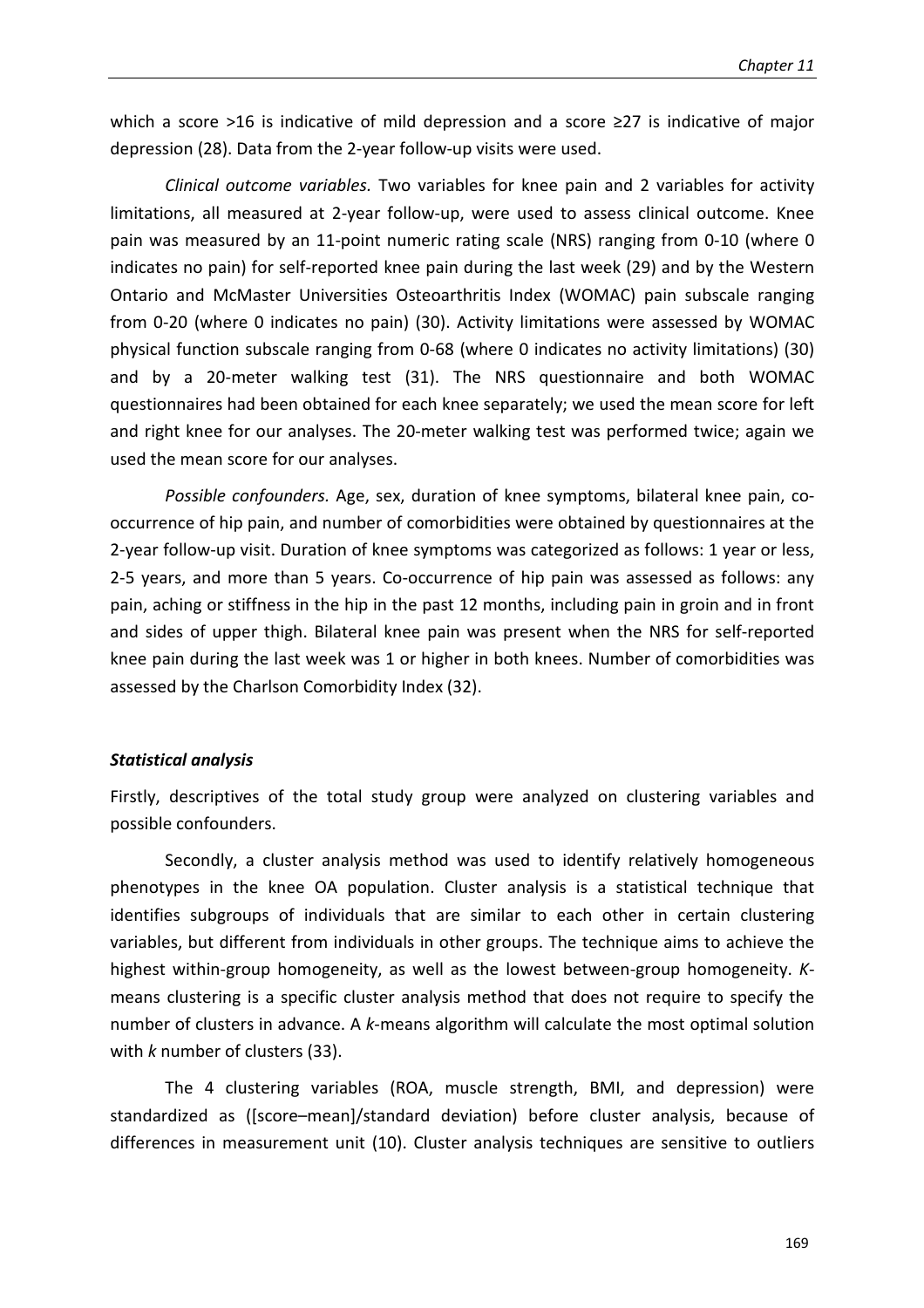(34), therefore outliers were first identified (based on a principal component plot of the 4 clustering variables) and removed from the dataset.

The FASTCLUS procedure, i.e., a *k*-means algorithm with a nearest centroid sorting method, from the SAS package (35) was used to perform cluster analysis. Determination of the optimal number of clusters (3 or more) in the dataset was based on 2 recommended clustering criteria (36), both using a ratio of the sum of squares within clusters and sum of squares between clusters: Calinski and Harabasz *F* (37), which is suggested to be the best clustering criterion (36) and frequently used in other studies (38;39), and Beale's *F* (40;41). A cluster solution of c clusters was the most optimal solution if both *F* values were the highest and if a significant increase (*P*<0.05) in Beale's *F* after comparison with *c*-1 clusters was found. Furthermore, validity of the cluster analysis was analyzed by randomly splitting the dataset into 2 halves and repeating the same cluster analysis on each half. Similar (number of) clusters on each half indicate that the results of the cluster analysis were valid (33).

Thirdly, we compared clinical outcomes of the identified phenotypes by univariable and stepwise multivariable regression analyses in SPSS version 15.0 (SPSS, Chicago, USA). Univariable linear regression analyses were used to test the null hypothesis of similar clinical outcomes of the phenotypes, with a level of significance of 0.05. A significant regression coefficient indicates a statistical difference between 2 phenotypes. Independent variable in these analyses was the phenotype classification (by using dummy variables). Dependent variable was 1 of the 4 clinical outcome variables (NRS pain**,** WOMAC pain, WOMAC physical function and 20-meter walking test). Multivariable linear regression analyses were used to test if possible confounders were (partly) responsible for differences in clinical outcome between phenotypes. Six possible confounders (age, sex, duration of knee symptoms, bilateral knee pain, co-occurrence of hip pain, and number of comorbidities) that may affect clinical outcome were added to the multivariable regression analysis one at a time. If the addition of a possible confounder to the model resulted in a 10% change (or more) of the regression coefficient, it was kept in the model (42). After correction for possible confounders, differences between phenotypes on the clinical outcome variable were statistically tested again with a level of significance of 0.05.

## **Results**

*Identification of phenotypes.* Table 1 displays the characteristics of the study sample. The mean  $\pm$  SD age of the total group was 63.2  $\pm$  9.1 years and 55% of the 842 included patients were women. Knee symptoms were present for more than 5 years in one-half of the persons (46%) and almost two-thirds of the study group had bilateral knee pain (62%). Radiographic evidence of knee OA (i.e., K/L score ≥2) was found in 84% of the persons, while 60% had evidence of moderate to severe knee OA (i.e., K/L score 3-4). Almost half of the persons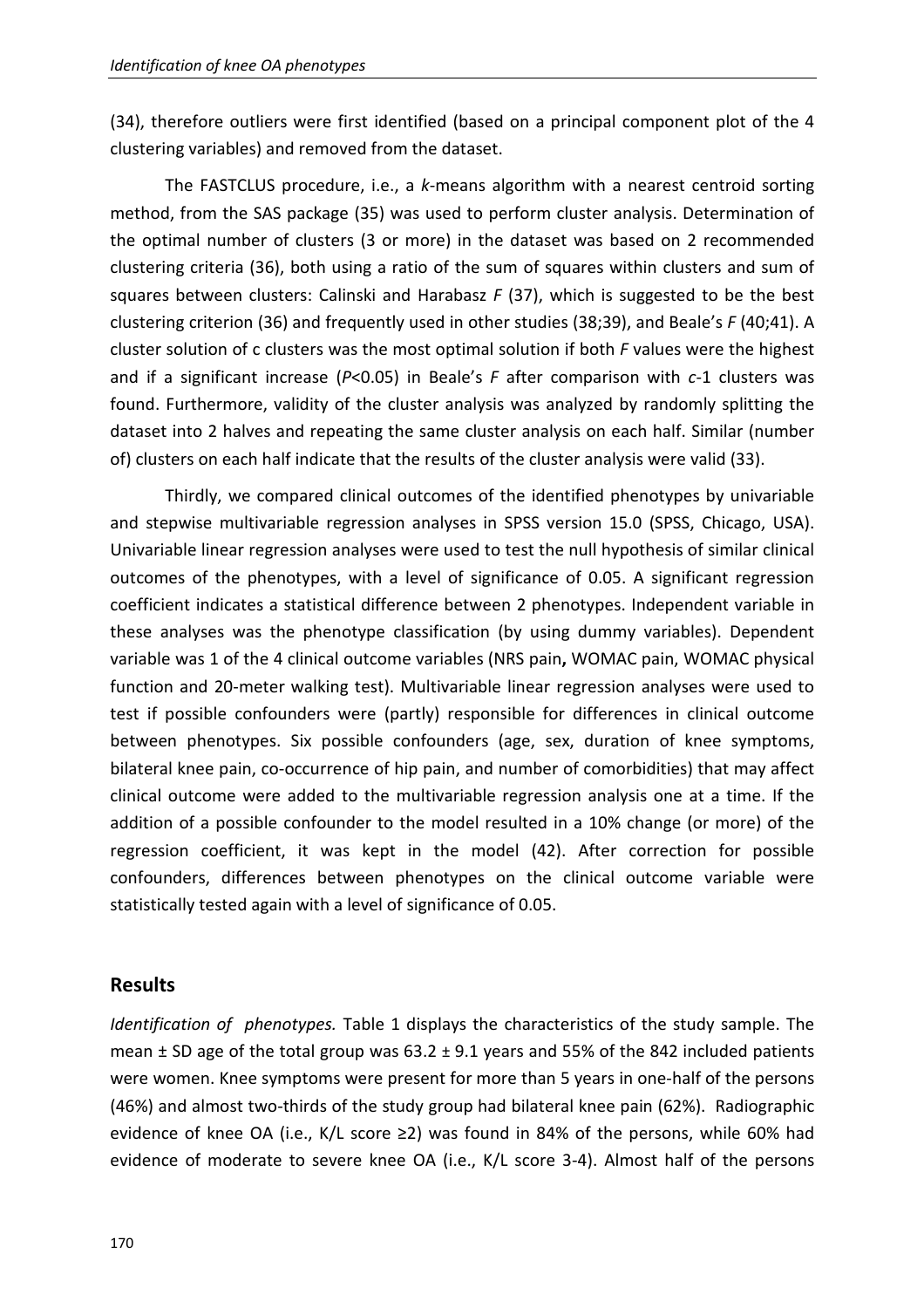were obese (46%) and 1 out of 10 persons (10%) had mild or major symptoms of depression according to the CES-D.

We identified 1 outlier and removed this case from the dataset. As showed in Table 2, *F* values of both clustering criteria were the highest in a 5-cluster solution, indicating that the optimal number of clusters in this dataset was 5. Beale's *F* statistics also revealed that a 5 cluster solution showed a significant improvement of the model's fit compared to a 4-cluster solution, while a 6-cluster solution did not show a significant improvement of the model's fit compared to a 5-cluster solution.

|                                                                | Value          |  |  |  |
|----------------------------------------------------------------|----------------|--|--|--|
|                                                                | (n=842)        |  |  |  |
| Age, mean ± SD years                                           | $63.2 \pm 9.1$ |  |  |  |
| Women, %                                                       | 55             |  |  |  |
| Duration of knee symptoms, %                                   |                |  |  |  |
| Less than 1 year                                               | 15             |  |  |  |
| Between 2 and 5 years                                          | 39             |  |  |  |
| More than 5 years                                              | 46             |  |  |  |
| Bilateral knee pain, % yes                                     | 62             |  |  |  |
| Co-occurrence of hip pain, % yes                               | 56             |  |  |  |
| No. of comorbidities, median (IQR)                             | 0(1)           |  |  |  |
| Radiographic knee OA, %                                        |                |  |  |  |
| K/L score 0                                                    | 9              |  |  |  |
| K/L score 1                                                    | $\overline{7}$ |  |  |  |
| K/L score 2                                                    | 24             |  |  |  |
| K/L score 3                                                    | 40             |  |  |  |
| K/L score 4                                                    | 20             |  |  |  |
| Muscle strength, mean $\pm$ SD N                               | 223.8 (89.0)   |  |  |  |
| BMI, mean $\pm$ SD kg/m <sup>2</sup>                           | 29.9 (4.8)     |  |  |  |
| Obesity (BMI ≥30.0), %                                         | 46             |  |  |  |
| CES-D score, median (IQR)                                      | 5(7.5)         |  |  |  |
| Depression (CES-D >16), %                                      | 10             |  |  |  |
| IQR=interquartile range; OA=osteoarthritis; K/L=Kellgren/      |                |  |  |  |
| Lawrence; BMI=body mass index;<br>CES-D=Center<br>for <b>f</b> |                |  |  |  |
| Epidemiologic Studies Depression Scale.                        |                |  |  |  |

#### **Table 1**. Characteristics of study group

|                    | Calinski and                                                                            | cluster                  | Beale's F           | Beale's F                |
|--------------------|-----------------------------------------------------------------------------------------|--------------------------|---------------------|--------------------------|
| number of clusters | Harabasz $F(37)$                                                                        | comparison               | $(df^a, df^b)$ (40) | $(P$ value) $(41)$       |
|                    | 183.01                                                                                  | $\overline{\phantom{0}}$ |                     | $\overline{\phantom{0}}$ |
| 4                  | 211.55                                                                                  | $3$ vs 4                 | 1.44(65, 419)       | 0.02                     |
|                    | 245.77                                                                                  | 4 vs 5                   | 1.99 (45, 374)      | < 0.001                  |
| 6                  | 217.60                                                                                  | $5$ vs $6$               | 0.61(33, 341)       | 0.96                     |
|                    | <sup>a</sup> numerator degrees of freedom; <sup>b</sup> denominator degrees of freedom. |                          |                     |                          |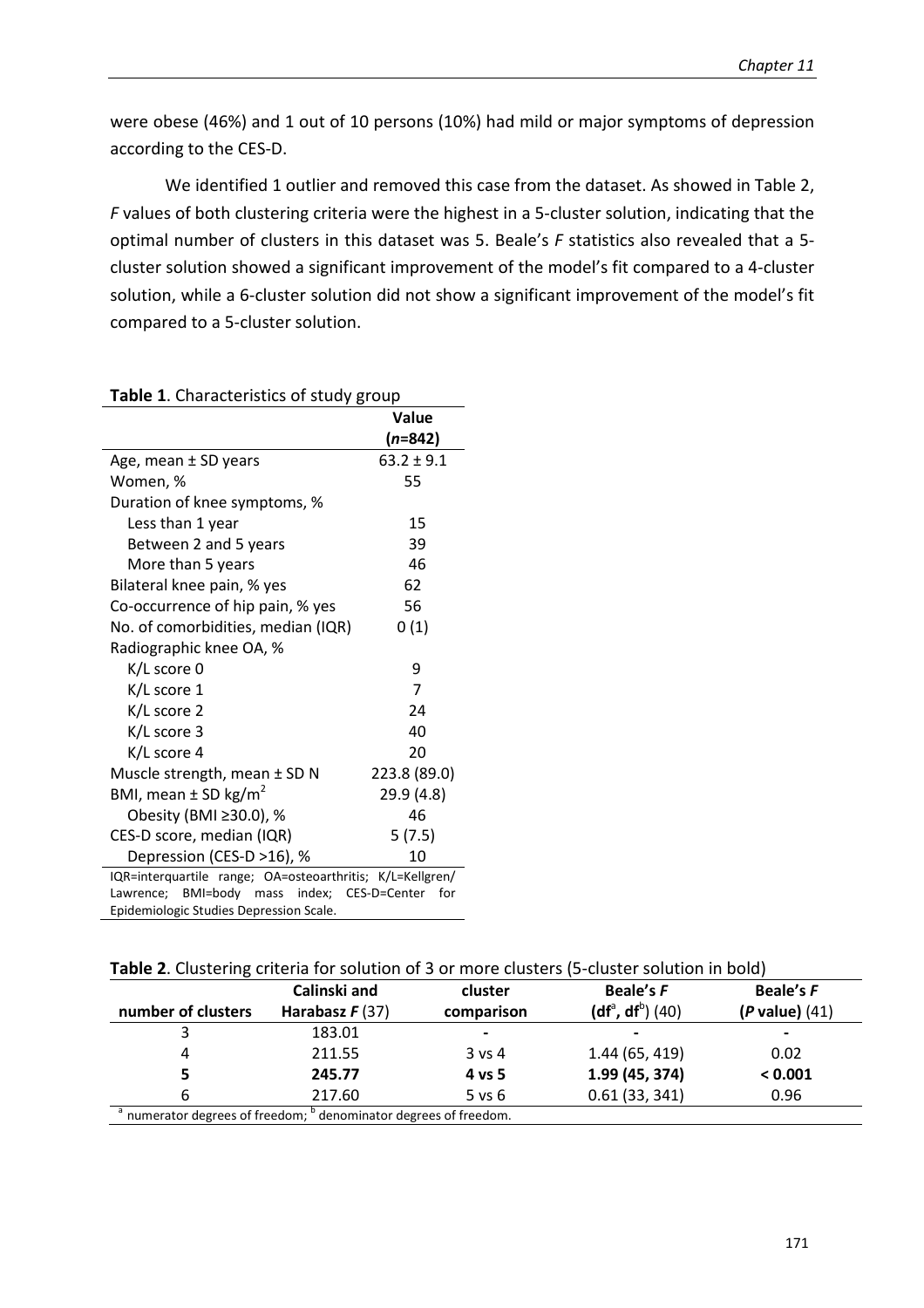Validity of the 5-cluster solution appeared to be good, as this solution was the most suitable solution in both (randomly split) halves of the dataset as well. Furthermore, almost all subjects (99%) were allocated in similar clusters when cluster analysis was performed in one of both halves, compared to the cluster analysis of the original dataset (data not shown).

Descriptives on the clustering variables of the 5 phenotypes and the total study group are shown in Table 3. The 5 phenotypes were characterized by: (i) mostly no or doubtful evidence of ROA, average muscle strength, and low prevalences of obesity (26%) and depression (5%) ('minimal joint disease phenotype'); (ii) high muscle strength, moderate to severe ROA, obesity in 48% of participants, and low prevalence of depression (1%) ('strong muscle phenotype'); (iii) muscle weakness, low prevalence of obesity (18%), moderate to severe ROA, and low prevalence of depression (0%) ('non-obese and weak muscle phenotype'); (iv) obesity in all participants (100%), muscle weakness, mild to moderate ROA, and low prevalence of depression (1%) ('obese and weak muscle phenotype'); and (v) prevalence of depression in almost all participants (88%), mild to moderate ROA, muscle weakness, and obesity in 58% of participants ('depressive phenotype').

The 'strong muscle phenotype' was mostly male (6% women), while the 'non-obese and weak muscle phenotype', 'obese and weak muscle phenotype' and 'depressive phenotype' were mostly female (ranging from 70-80% female) and the 'minimal joint disease phenotype' was mixed (49% women). The mean age in the 'non-obese and weak muscle phenotype' was higher (67.2 years) than in the other phenotypes (ranging from 60.0-62.1 years). Long-lasting knee symptoms (symptom duration >5 years) were less present in the 'minimal joint disease phenotype' (39%), compared to the other phenotypes (ranging from 45-52%). A majority of the persons from the 'strong muscle phenotype' ever had knee surgery or arthroscopy (56%), while prevalence of knee surgery or arthroscopy in other phenotypes ranged from 22-36%.

*Differences in clinical outcomes.* Figure 1 shows the 4 clinical outcome variables of each of the 5 phenotypes. Overall, the 'minimal joint disease phenotype' was clinically the least affected phenotype, followed by 'strong muscle phenotype', 'non-obese and weak muscle phenotype', 'obese and weak muscle phenotype' and 'depressive phenotype'.

Univariable regression analyses revealed 33 significant differences between phenotypes on the 4 clinical outcome variables, while 7 comparisons were not significantly different (data not shown). In the multivariable regression analyses, 31 phenotypedifferences appeared to be significant after adjusting for possible confounders (age, sex, duration of knee symptoms, bilateral knee pain, co-occurrence of hip pain, and number of comorbidities) (Table 4). The clinically most affected phenotypes were the 'obese and weak muscle phenotype' and the 'depressive phenotype', with significantly worse outcomes on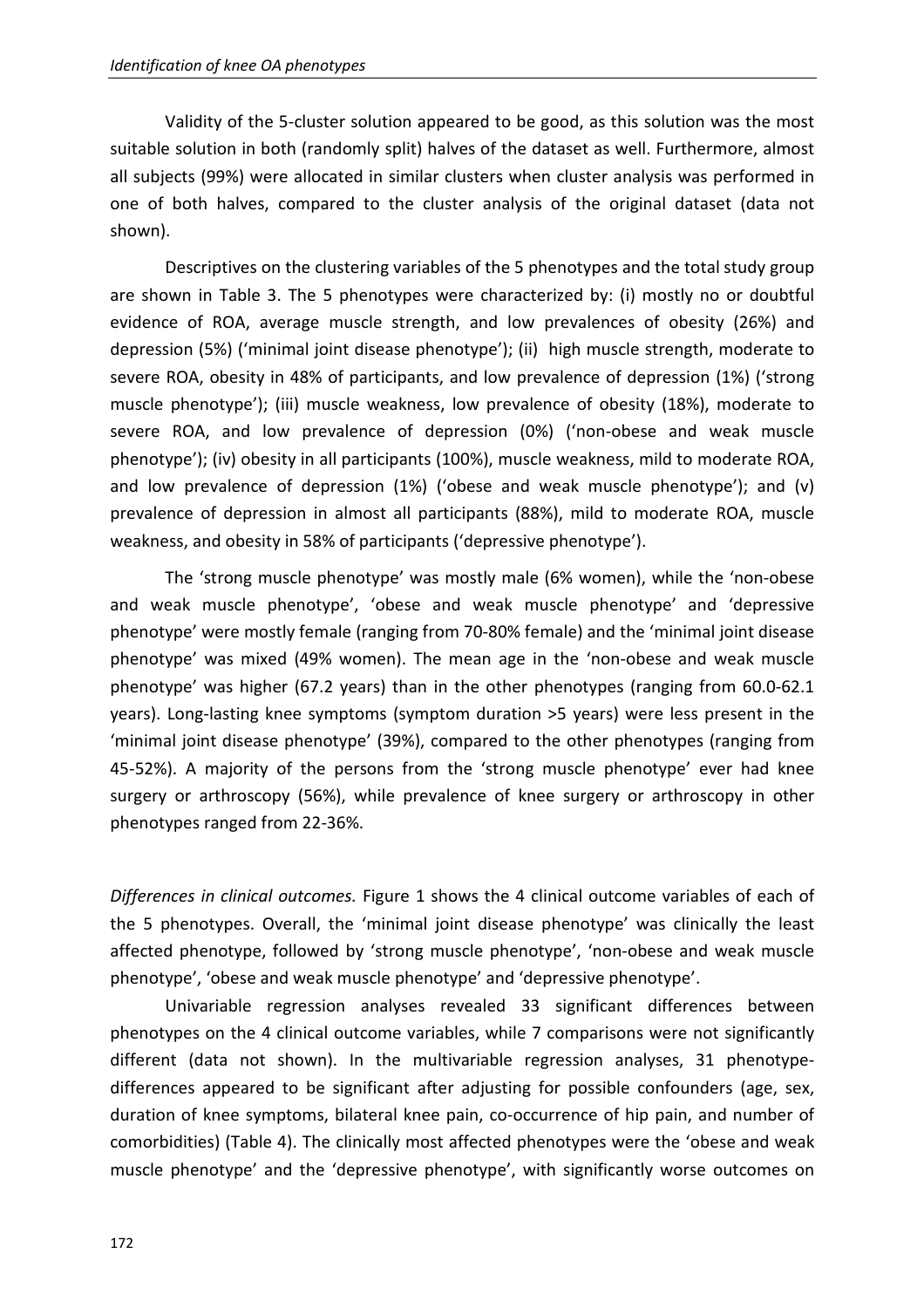| 'Minimal<br>joint disease | 'Strong muscle<br>phenotype'<br>$(n=189)$ | 'Non-obese and<br>weak muscle<br>phenotype'<br>$(n=261)$ | 'Obese and<br>weak muscle<br>phenotype'<br>$(n=168)$ | 'Depressive<br>phenotype'<br>$(n=83)$ | <b>Total study</b><br>group<br>$(n=841)$ |
|---------------------------|-------------------------------------------|----------------------------------------------------------|------------------------------------------------------|---------------------------------------|------------------------------------------|
|                           |                                           |                                                          |                                                      |                                       |                                          |
|                           |                                           |                                                          |                                                      |                                       |                                          |
| 49                        |                                           |                                                          |                                                      | 4                                     | 9                                        |
| 35                        |                                           |                                                          |                                                      | 5                                     |                                          |
| 16                        | 21                                        | 21                                                       | 39                                                   | 24                                    | 24                                       |
| 0                         | 52                                        | 47                                                       | 46                                                   | 47                                    | 40                                       |
|                           | 24                                        | 33                                                       | 12                                                   | 21                                    | 20                                       |
| 241.5 (76.9)              | 339.1 (63.5)                              | 170.4 (43.2)                                             | 180.6 (53.6)                                         | 188.1 (72.7)                          | 223.8 (89.0)                             |
| 27.5(3.9)                 | 29.9(3.4)                                 | 27.0(3.0)                                                | 35.9(3.5)                                            | 31.0(4.6)                             | 29.9(4.8)                                |
| 26                        | 48                                        | 18                                                       | 100                                                  | 58                                    | 46                                       |
| 5(6)                      | 3(4.5)                                    | 4(6)                                                     | 5(6)                                                 | 21(7)                                 | 5(7.5)                                   |
| 5                         |                                           | 0                                                        |                                                      | 88                                    | 10                                       |
|                           | phenotype'                                |                                                          |                                                      |                                       |                                          |

**Table 3**. Descriptives of phenotypes on clustering variables (mean and standard deviation, unless other stated)

### **Table 4**. Clinical outcomes of phenotypes (mean and standard deviation)

|                                | 'Minimal joint<br>disease | 'Strong muscle          | 'Non-obese and<br>weak muscle | 'Obese and<br>weak muscle | 'Depressive            | <b>Total study</b> |
|--------------------------------|---------------------------|-------------------------|-------------------------------|---------------------------|------------------------|--------------------|
|                                | phenotype'<br>$(n=140)$   | phenotype'<br>$(n=189)$ | phenotype'<br>$(n=261)$       | phenotype'<br>$(n=168)$   | phenotype'<br>$(n=83)$ | group<br>$(n=841)$ |
| Pain:                          |                           |                         |                               |                           |                        |                    |
| NRS pain                       | 2.5(2.4)                  | 2.8(2.0)                | $3.3(2.2)$ *                  | $4.3(2.6)$ *†‡            | $4.3(2.6)$ *†‡         | 3.4(2.4)           |
| WOMAC-pain                     | 2.1(2.2)                  | $2.6(2.2)$ *            | $3.5(3.0)$ *                  | $4.5(3.4)$ *†‡            | $5.3(3.9)$ *†‡§        | 3.4(3.1)           |
| <b>Activity limitations:</b>   |                           |                         |                               |                           |                        |                    |
| WOMAC-physical function        | 6.8(8.5)                  | 8.1(8.1)                | $11.3(9.8)$ *                 | $16.2(12.0)*++$           | $17.4(12.5)$ *†‡       | 11.4(10.7)         |
| 20-meter walking test, seconds | 15.1(2.0)                 | 14.7(1.9)               | $16.2(2.6)$ *†                | $17.9(3.4)$ *†‡           | $17.3(5.0)*++$         | 16.1(3.1)          |

\* significant worse clinical outcome compared to 'minimal joint disease phenotype', corrected for confounding (*P*<0.05);

† significant worse clinical outcome compared to 'strong muscle phenotype', corrected for confounding (*P*<0.05);

‡ significant worse clinical outcome compared to 'non-obese and weak muscle phenotype', corrected for confounding (*P*<0.05);

§ significant worse clinical outcome compared to 'obese and weak muscle phenotype', corrected for confounding (P<0.05).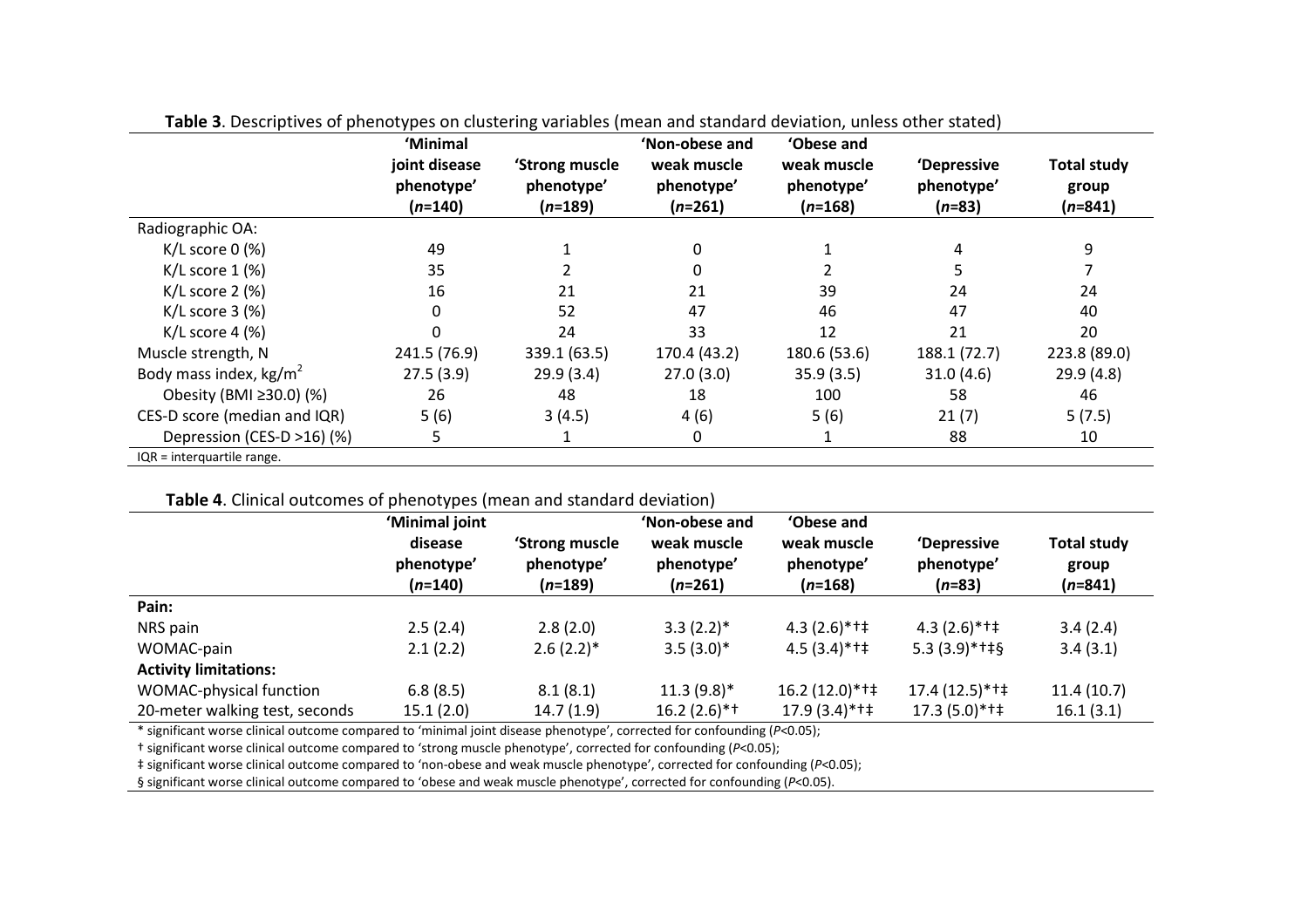both pain outcomes and both activity limitation outcomes than the other 3 phenotypes, as shown in Table 4. Furthermore, the 'depressive phenotype' demonstrated significantly higher WOMAC-pain scores than the 'obese and weak muscle phenotype' as well (5.3 versus 4.5). The 'minimal joint disease phenotype' demonstrated significantly lower pain levels and less severe activity limitations than the other phenotypes, except for the 'strong muscle phenotype'.



WOMAC-physical function (0-68)



WOMAC-pain (0-20)



20-meter walking test (seconds)



- 1: 'Minimal joint disease phenotype'
- 2: 'Strong muscle phenotype'
- 3: 'Non-obese and weak muscle phenotype'
- 4: 'Obese and weak muscle phenotype'
- 5: Depressive phenotype'

**Fig. 1**. Clinical outcomes of phenotypes (mean and 95% confidence interval)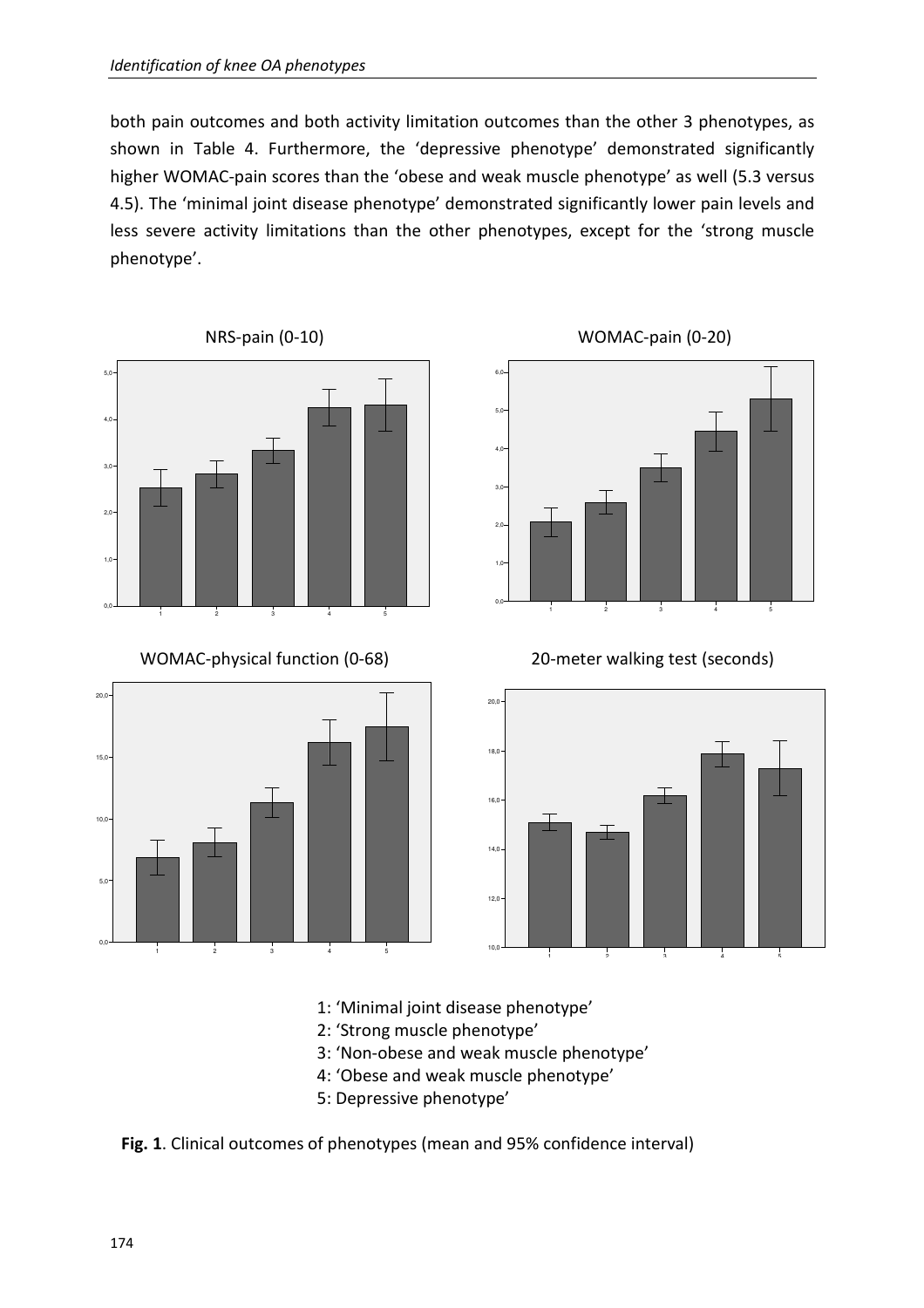## **Discussion**

It has been suggested that the heterogeneous knee OA population can be divided into clinical phenotypes (1;3). As far as we know, we are the first to identify clinical phenotypes in a knee OA population. To identify phenotypes, we used a statistical technique, i.e., cluster analysis, that is designed to find meaningful homogeneous subgroups (10). We used 4 clinically relevant, easily available characteristics (ROA, muscle strength, BMI, and depression) to identify phenotypes. Hypothetically, the 4 characteristics could have divided the study population into numerous phenotypes. Cluster analysis revealed that in reality only 5 phenotypes exist.

Prior to the study, we hypothesized the existence of some particular phenotypes of knee OA patients. These particular phenotypes concerned a group of non-obese knee OA patients with high muscle strength, a group of knee OA patients with dynapenic-obesity (i.e., combination of low muscle strength and high BMI (22)), and a group of depressive knee OA patients. Our study demonstrated that these phenotypes actually do exist in the knee OA population, by identifying a 'strong muscle phenotype' (although this phenotype showed average BMI), 'obese and weak muscle phenotype' and a 'depressive phenotype', respectively. Furthermore, 2 other phenotypes of knee OA patients were identified: a 'minimal joint disease phenotype' and a 'non-obese and weak muscle phenotype'. This classification into 5 phenotypes reduced heterogeneity in the knee OA population, as clinical patient characteristics that were used for cluster analysis showed lower variations within each phenotype, compared to the variations in the total study group (Table 3). Almost all 5 phenotypes differed significantly from each other in their level of pain and activity limitations (Table 4). Furthermore, most of these phenotype-differences are clinically relevant and meaningful as well, based on a minimal clinically important difference of 15% (43;44). Differences between phenotypes had been analyzed based on person-specific outcomes on pain and activity limitations (i.e., mean score for both knees). Similar results were found when using knee-specific outcomes (data not shown).

The 5 identified phenotypes may represent different pathophysiologic etiological subtypes of OA. In the 'minimal joint disease phenotype', structural disease is hardly present. Furthermore, knee symptom duration is lower than in the other 4 phenotypes, which could imply an early OA subtype. The 'strong muscle phenotype' might be a subtype of severe ROA patients (76% with moderate to severe ROA) with posttraumatic OA, who are still physically active, as shown by strong lower limb muscles. In our study, history of knee surgery or arthroscopy was indeed more common in this phenotype (56%) compared to other phenotypes (22-36%). The 2 weak muscle phenotypes might consist of physically inactive persons, in which inactivity has resulted in muscle weakness only ('non-obese and weak muscle phenotype') or in dynapenic-obesity ('obese and weak muscle phenotype'). Because the age of persons from the 'non-obese and weak muscle phenotype' was on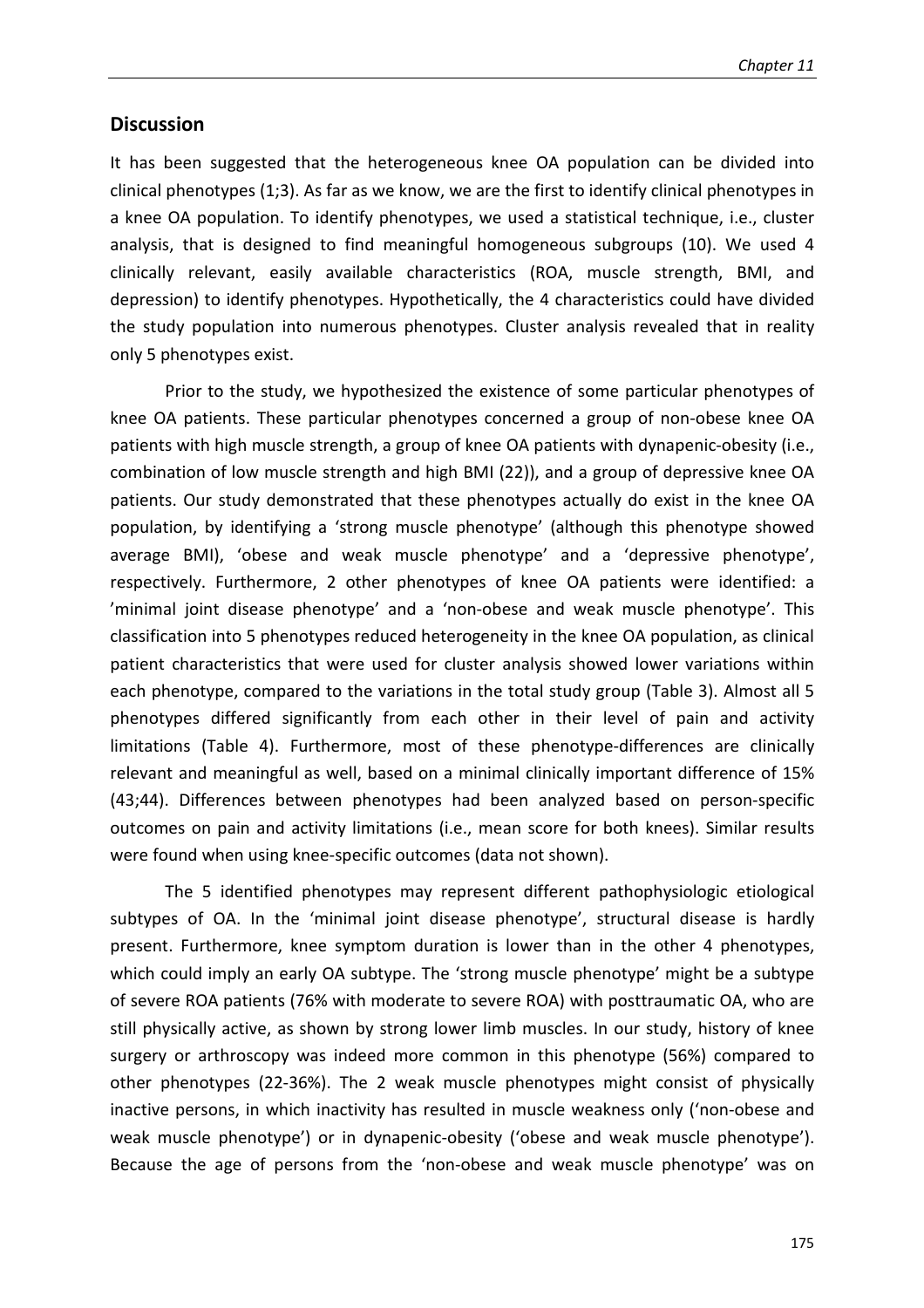average 6 years higher than all other phenotypes, this phenotype may represent an ageinduced knee OA subtype, in which age-related changes in the musculoskeletal system (45) may have initiated knee OA development. The 'obese and weak muscle phenotype' could represent a biomechanically-induced knee OA subtype, in which overload of the knee joint may have caused OA (14;16;46). In addition, metabolic changes that are linked to obesity could have played a role in knee OA etiology in this subtype, as demonstrated by recent literature (46). Finally, persons of the 'depression phenotype', who are demonstrating highest levels of pain and activity limitations, might represent a subtype of knee OA persons in which depression have resulted in an intensified focus on pain-related stimuli (cognitive effect), increased sensitization of the central nervous system on pain stimuli (neurophysiological effect), and physical inactivity (behavioural effect) (47). These hypotheses of possible knee OA subtypes need further support from evidence.

The phenotype differences on all 4 clinical outcomes in our study may underscore the well-known importance of knee OA risk factors for clinical practice. The presence of only 1 risk factor (i.e., severe ROA in 'strong muscle phenotype' and low muscle strength in 'nonobese and weak muscle phenotype') or no risk factors at all (i.e., 'minimal joint disease phenotype') seem to result in only mild pain levels and few activity limitations. On the other hand, the presence of multiple knee OA risk factors (i.e., obesity and muscle weakness in 'obese and weak muscle phenotype') are likely to have a stronger effect on clinical outcome. Psychosocial factors seem to have even larger effects on clinical outcome in knee OA, as indicated by the outcomes of the 'depressive phenotype'.

We would like to make a number of comments on our study. Firstly, we demonstrated that the identification of 5 phenotypes was a valid result in our dataset (i.e., the same results were obtained in randomly split halves of dataset). Because our study population might not be generalizable to other knee OA populations, studies in other datasets are needed to replicate our findings. Additionally, it would be interesting to include healthy age- and sex-matched controls in these studies, to be able to compare phenotypecharacteristics with normative scores. Secondly, although we explained some of the heterogeneity of the knee OA population by identifying phenotypes, there is still overlap between phenotypes, as shown by standard deviations in clustering variables and clinical outcome variables. Thirdly, we identified phenotypes based on similarities in 4 patientspecific characteristics, namely radiographic severity of OA, muscle strength, body mass index, and depression. We chose these characteristics based on their clinical relevance. Also other patient characteristics could be chosen, for example biomechanical (e.g., alignment, laxity, proprioceptive accuracy), psychosocial (e.g., anxiety, self-efficacy), or genetic factors. These characteristics could have explained some of the variation in clinical outcome within the identified phenotypes in our study. Furthermore, knee-specific or compartment-specific variables (for example, features from radiography or magnetic resonance imaging (MRI)) might be appropriate to identify meaningful phenotypes as well. MRI features may be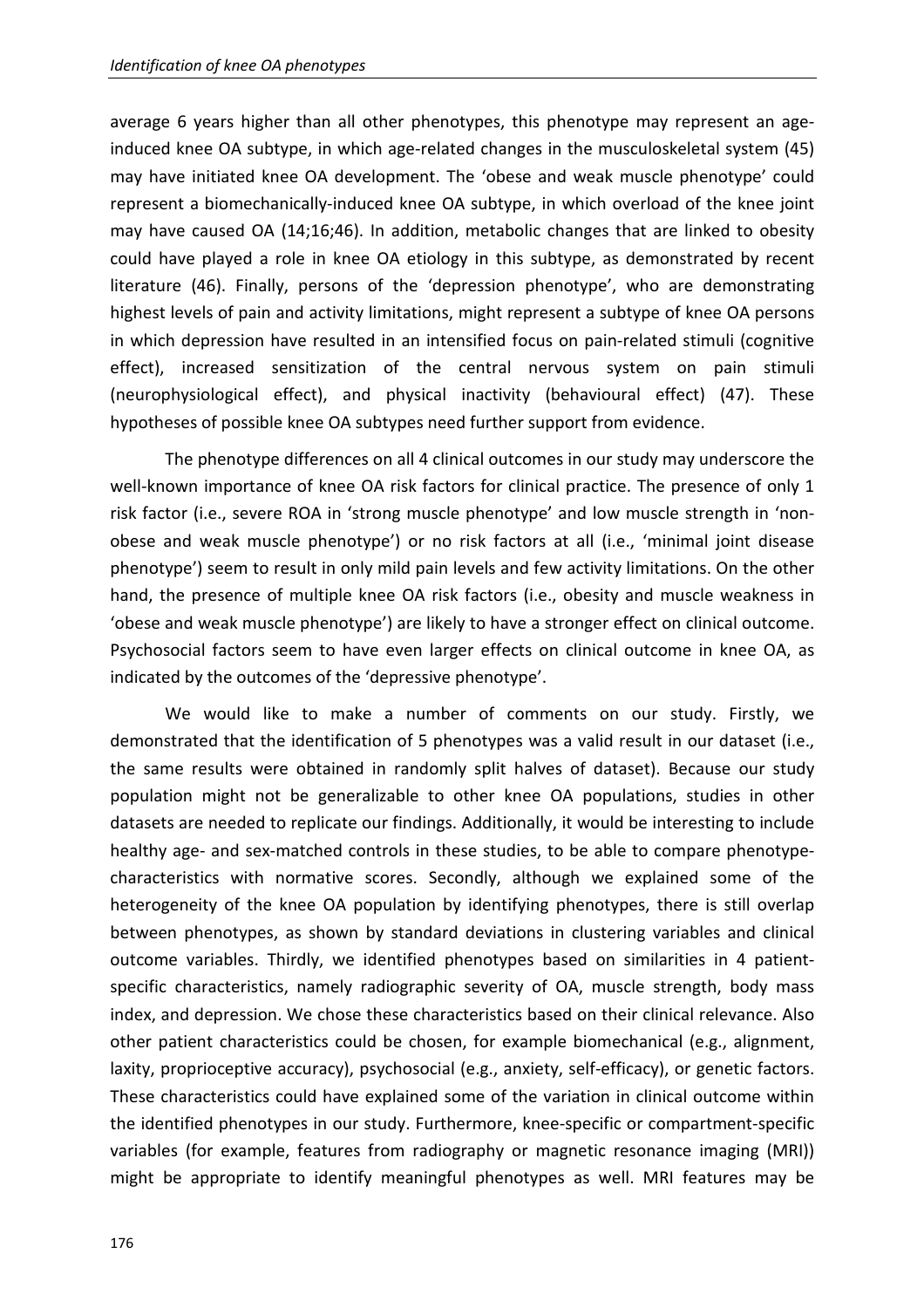preferred over radiographic features, since the former have shown to be more strongly associated with clinical outcome than the latter (48). Fourthly, we included persons from the OAI study, a longitudinal cohort study. These persons could have had treatments prior or during the OAI follow-up visits. We did not adjust for differences in treatments between phenotypes, because of 'bias by indication', i.e., treatment application depends on clinical patient characteristics that have been used for cluster analysis. Consequently, it is not feasible to correct for differences in treatment. Finally, no statements can be made on causal relationships between phenotype characteristics and clinical outcome because of the cross-sectional design of our study.

Our classification into 5 phenotypes of knee OA patients may have major implications for clinical practice. Because the knee OA population is heterogeneous, interventions may need to be tailored to specific homogeneous phenotypes of knee OA patients to optimize overall effectiveness of knee OA interventions (1-3) in a cost effective manner (8). International guidelines recommend a combination of pharmacological and nonpharmacological interventions for the general knee OA population (7). Each of the 5 identified phenotypes may need to receive different tailored interventions. For example, patients from the 'depressive phenotype' may benefit most of a combination of interventions, in which an educational program, a cognitive-behavioral therapy, and an exercise therapy with graded activity levels are included (47), while in some patients the additional use of antidepressants may also be indicated. Patients from the 'obese and weak muscle phenotype' may need an intervention that focuses on both weight loss and muscle strengthening (49), while muscle strengthening exercises only could be sufficient for persons from the 'non-obese and weak muscle phenotype'. Most of the persons from the 'strong muscle phenotype' are not likely to benefit from exercise therapy. These persons, diagnosed with severe ROA, might be candidates for orthopedic surgery if pain and activity limitations are severe. Finally, persons from the 'minimal joint disease phenotype' may not be in need for specific treatment, although an educational program and instructions for home-based exercises could have beneficial effects for long-term clinical outcomes. Knowledge on tailored interventions is limited and more research will be needed to evaluate differences in response to specific interventions in various phenotypes and to evaluate the effectiveness of tailored interventions in specific phenotypes.

To conclude, 5 phenotypes can be identified in the heterogeneous population of knee OA patients based on clinically relevant patient characteristics. These phenotypes showed different clinical outcomes. Interventions may need to be tailored to these phenotypes.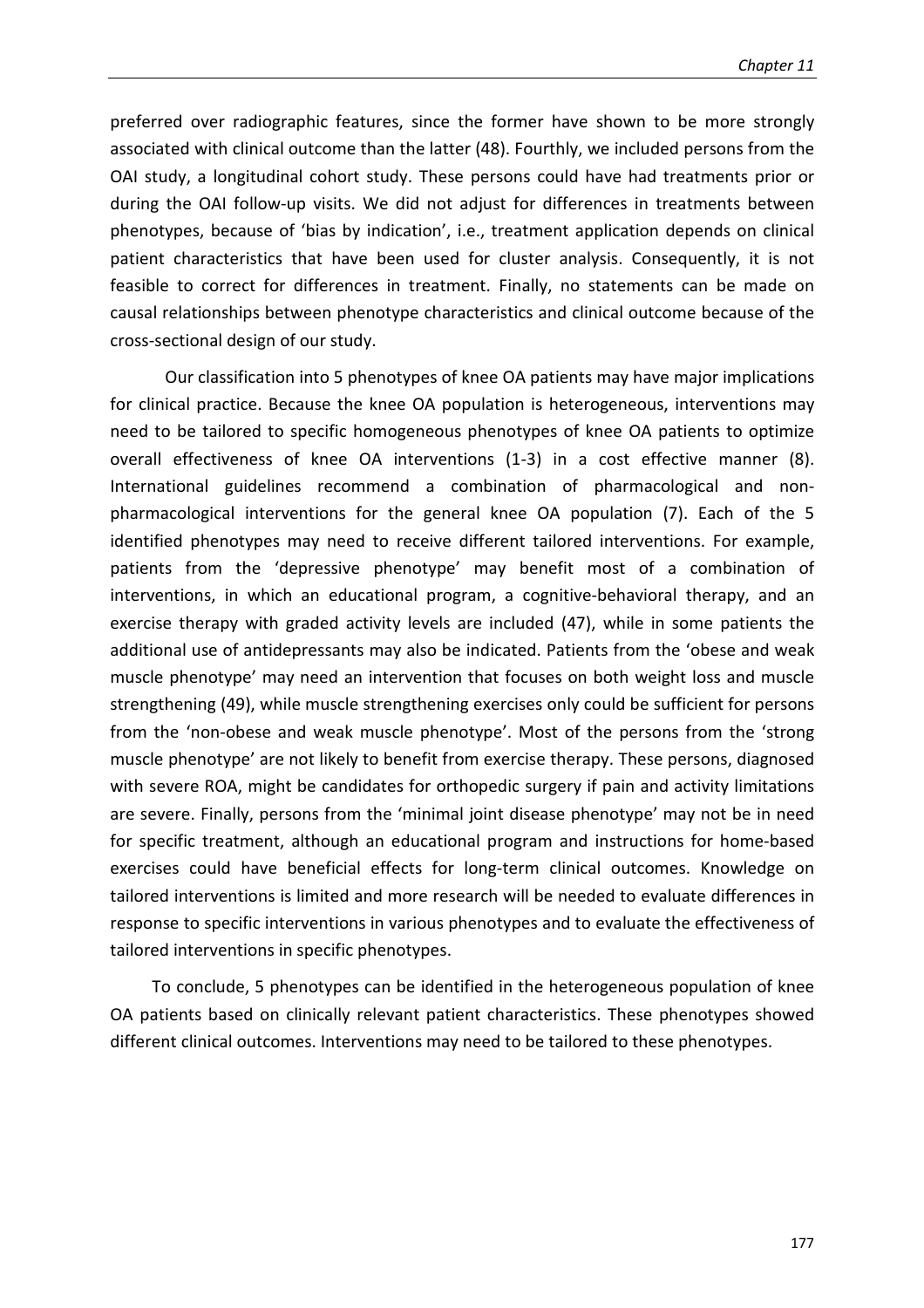*Role of the study sponsor.* This study is funded by the Dutch Arthritis Foundation. The study sponsor had no involvement in the study. The Osteoarthritis Initiative (OAI) is funded by the National Institutes of Health, a branch of the Department of Health and Human Services. Private funding partners of the OAI include Merck Research Laboratories, Novartis Pharmaceuticals Corporation, GlaxoSmithKline, and Pfizer, Inc. Private sector funding for the OAI is managed by the Foundation for the National Institutes of Health. The study sponsors had no involvement in the present study.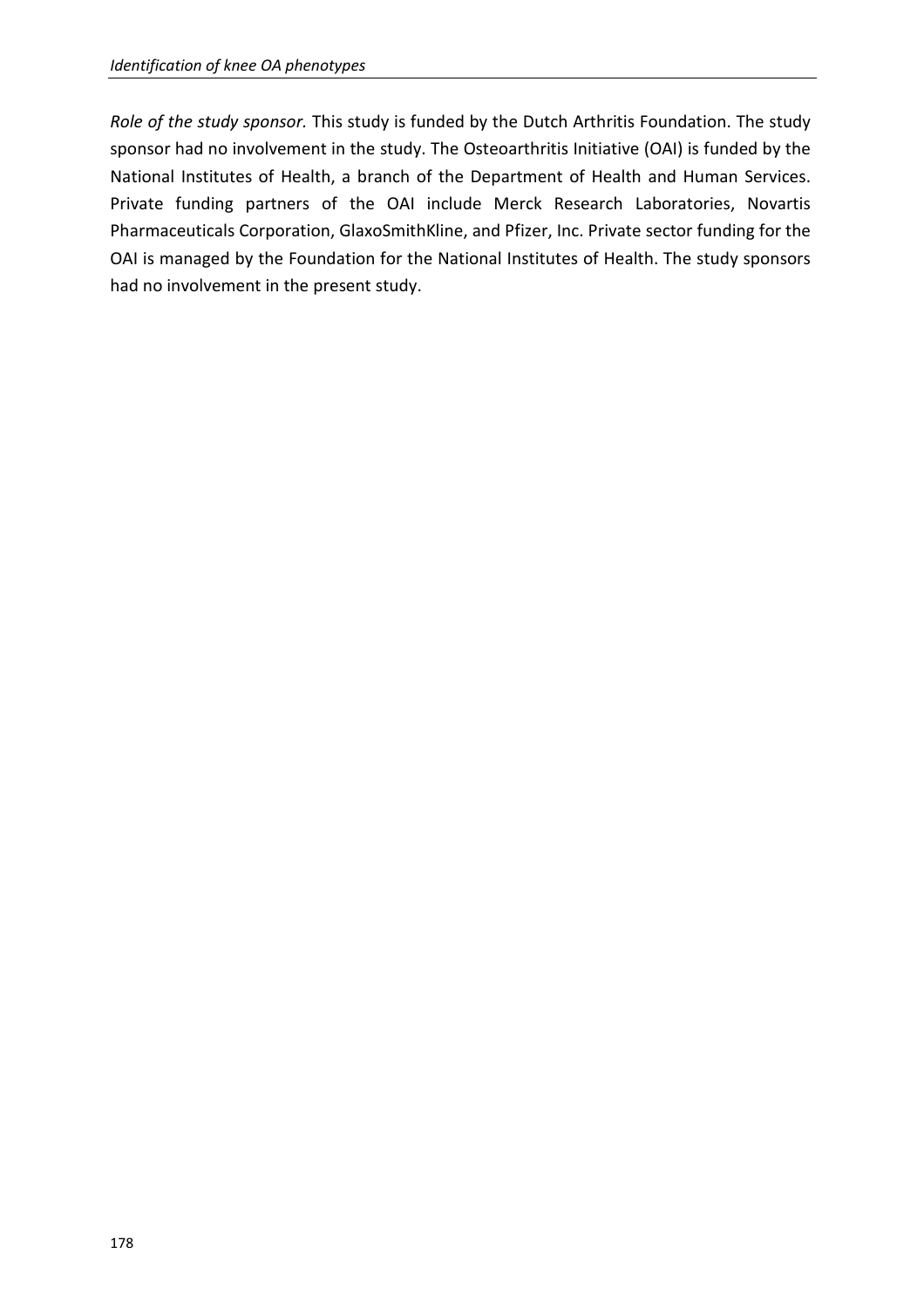#### **References**

- (1) Driban JB, Sitler MR, Barbe MF, Balasubramanian E. Is osteoarthritis a heterogeneous disease that can be stratified into subsets? Clin Rheumatol 2010;29(2):123-131.
- (2) Hinman RS, Crossley KM. Patellofemoral joint osteoarthritis: an important subgroup of knee osteoarthritis. Rheumatology (Oxford) 2007;46(7):1057-1062.
- (3) Felson DT. Identifying different osteoarthritis phenotypes through epidemiology. Osteoarthritis Cartilage 2010;18(5):601-604.
- (4) Dieppe PA, Cushnaghan J, Shepstone L. The Bristol 'OA500' study: progression of osteoarthritis (OA) over 3 years and the relationship between clinical and radiographic changes at the knee joint. Osteoarthritis Cartilage 1997;5(2):87-97.
- (5) Maly MR, Costigan PA, Olney SJ. Mechanical factors relate to pain in knee osteoarthritis. Clin Biomech 2008;23(6):796-805.
- (6) Dekker J, van Dijk GM, Veenhof C. Risk factors for functional decline in osteoarthritis of the hip or knee. Curr Opin Rheumatol 2009;21(5):520-524.
- (7) Zhang W, Nuki G, Moskowitz RW, Abramson S, Altman RD, Arden NK et al. OARSI recommendations for the management of hip and knee osteoarthritis: part III: Changes in evidence following systematic cumulative update of research published through January 2009. Osteoarthritis Cartilage 2010;18(4): 476-499.
- (8) Bitton R. The economic burden of osteoarthritis. Am J Manag Care 2009;15(8 Suppl):S230-S235.
- (9) Lohmander LS, Felson D. Can we identify a 'high risk' patient profile to determine who will experience rapid progression of osteoarthritis? Osteoarthritis Cartilage 2004;12 Suppl A:S49-S52.
- (10) Everitt BS, Landau S, Leese M. Cluster analysis.  $4^{th}$  ed. London: Arnold, 2001.
- (11) Bedson J, Croft PR. The discordance between clinical and radiographic knee osteoarthritis: a systematic search and summary of the literature. BMC Musculoskelet Disord 2008;9:116.
- (12) Neogi T, Felson D, Niu J, Nevitt M, Lewis CE, Aliabadi P et al. Association between radiographic features of knee osteoarthritis and pain: results from two cohort studies. BMJ 2009;339:b2844.
- (13) Steultjens MP, Dekker J, van Baar ME, Oostendorp RA, Bijlsma JW. Muscle strength, pain and disability in patients with osteoarthritis. Clin Rehabil 2001;15(3):331-341.
- (14) Slemenda C, Brandt KD, Heilman DK, Mazzuca S, Braunstein EM, Katz BP et al. Quadriceps weakness and osteoarthritis of the knee. Ann Intern Med 1997;127(2):97-104.
- (15) Segal NA, Glass NA, Felson DT, Hurley M, Yang M, Nevitt M et al. Effect of quadriceps strength and proprioception on risk for knee osteoarthritis. Med Sci Sports Exerc 2010;42(11):2081-2088.
- (16) Thorstensson CA, Petersson IF, Jacobsson LT, Boegard TL, Roos EM. Reduced functional performance in the lower extremity predicted radiographic knee osteoarthritis five years later. Ann Rheum Dis 2004;63(4):402-407.
- (17) Maly MR, Costigan PA, Olney SJ. Contribution of psychosocial and mechanical variables to physical performance measures in knee osteoarthritis. Phys Ther 2005;85(12):1318-1328.
- (18) Felson DT, Anderson JJ, Naimark A, Walker AM, Meenan RF. Obesity and knee osteoarthritis. The Framingham Study. Ann Intern Med 1988;109(1):18-24.
- (19) Rogers MW, Wilder FV. The association of BMI and knee pain among persons with radiographic knee osteoarthritis: a cross-sectional study. BMC Musculoskelet Disord 2008;9:163.
- (20) Reijman M, Pols HA, Bergink AP, Hazes JM, Belo JN, Lievense AM et al. Body mass index associated with onset and progression of osteoarthritis of the knee but not of the hip: the Rotterdam Study. Ann Rheum Dis 2007;66(2):158-162.
- (21) Axford J, Butt A, Heron C, Hammond J, Morgan J, Alavi A et al. Prevalence of anxiety and depression in osteoarthritis: use of the Hospital Anxiety and Depression Scale as a screening tool. Clin Rheumatol 2010;29(11):1277-1283.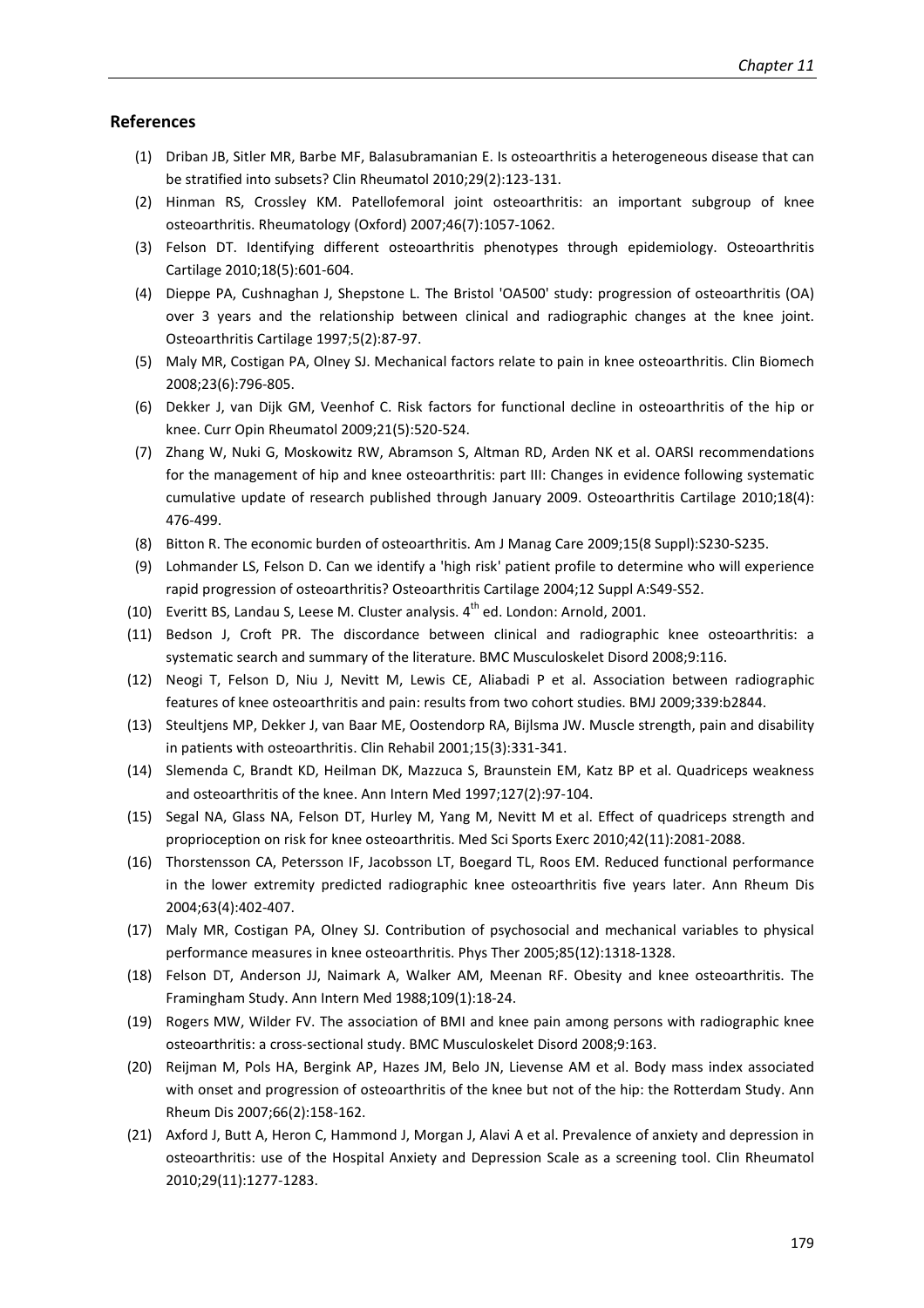- (22) Bouchard DR, Janssen I. Dynapenic-obesity and physical function in older adults. J Gerontol A Biol Sci Med Sci 2010;65(1):71-77.
- (23) Altman RD, Hochberg M, Murphy WA, Jr., Wolfe F, Lequesne M. Atlas of individual radiographic features in osteoarthritis. Osteoarthritis Cartilage 1995;3 Suppl A:3-70.
- (24) Kellgren JH, Lawrence JS. Radiological assessment of osteo-arthrosis. Ann Rheum Dis 1957;16(4):494- 502.
- (25) Rantanen T, Era P, Heikkinen E. Maximal isometric strength and mobility among 75-year-old men and women. Age Ageing 1994;23(2):132-137.
- (26) Obesity: preventing and managing the global epidemic. Report of a WHO consultation. World Health Organ Tech Rep Ser 2000;894:i-253.
- (27) Weissman MM, Sholomskas D, Pottenger M, Prusoff BA, Locke BZ. Assessing depressive symptoms in five psychiatric populations: a validation study. Am J Epidemiol 1977;106(3):203-214.
- (28) Zich JM, Attkisson CC, Greenfield TK. Screening for depression in primary care clinics: the CES-D and the BDI. Int J Psychiatry Med 1990;20(3):259-277.
- (29) Turk DC, Melzack R. Handbook of pain assessment.  $2^{nd}$  ed. New York: Guilford Press, 2001.
- (30) Bellamy N, Buchanan WW, Goldsmith CH, Campbell J, Stitt LW. Validation study of WOMAC: a health status instrument for measuring clinically important patient relevant outcomes to antirheumatic drug therapy in patients with osteoarthritis of the hip or knee. J Rheumatol 1988;15(12):1833-1840.
- (31) Hochberg MC, Altman RD, Brandt KD, Moskowitz RW. Design and conduct of clinical trials in osteoarthritis: preliminary recommendations from a task force of the Osteoarthritis Research Society. J Rheumatol 1997;24(4):792-794.
- (32) Charlson ME, Pompei P, Ales KL, MacKenzie CR. A new method of classifying prognostic comorbidity in longitudinal studies: development and validation. J Chronic Dis 1987;40(5):373-383.
- (33) Clatworthy J, Buick D, Hankins M, Weinman J, Horne R. The use and reporting of cluster analysis in health psychology: a review. Br J Health Psychol 2005;10:329-358.
- (34) Jain AK, Dubes RC. Algorithms for Clustering Data. 1st ed. Englewood Cliffs, New Jersey: Prentice-Hall, Inc, 1988.
- (35) SAS Institute. SAS/STAT(R) User's Guide.  $2^{nd}$  ed. USA, 2008.
- (36) Milligan GW, Cooper MC. An examination of procedures for determining the number of clusters in a data set. Psychometrika 1985;50(2):159-179.
- (37) Calinski RB, Harabasz J. A dendrite method for cluster analysis. Communications in Statistics 1974;3:1- 27.
- (38) Nouwen A, Gingras J, Talbot F, Bouchard S. The development of an empirical psychosocial taxonomy for patients with diabetes. Health Psychol 1997;16(3):263-271.
- (39) Patterson RE, Haines PS, Popkin BM. Health lifestyle patterns of U.S. adults. Prev Med 1994;23(4):453- 460.
- (40) Beale EML. Euclidean cluster analysis. Bulletin of the International Statistical Institute 1969;43(2):92- 94.
- (41) Johnson DE. Applied Multivariate Methods for Data Analysis. Pacific Grove, USA: Brooks/Cole Publishing Company, 1998.
- (42) Kleinbaum DG, Kupper LL, Muller KE. Applied regression analysis and other multivariable methods. Boston: PWS-Kent Publishing Company, 1988.
- (43) Salaffi F, Stancati A, Silvestri CA, Ciapetti A, Grassi W. Minimal clinically important changes in chronic musculoskeletal pain intensity measured on a numerical rating scale. Eur J Pain 2004;8(4):283-291.
- (44) Angst F, Aeschlimann A, Stucki G. Smallest detectable and minimal clinically important differences of rehabilitation intervention with their implications for required sample sizes using WOMAC and SF-36